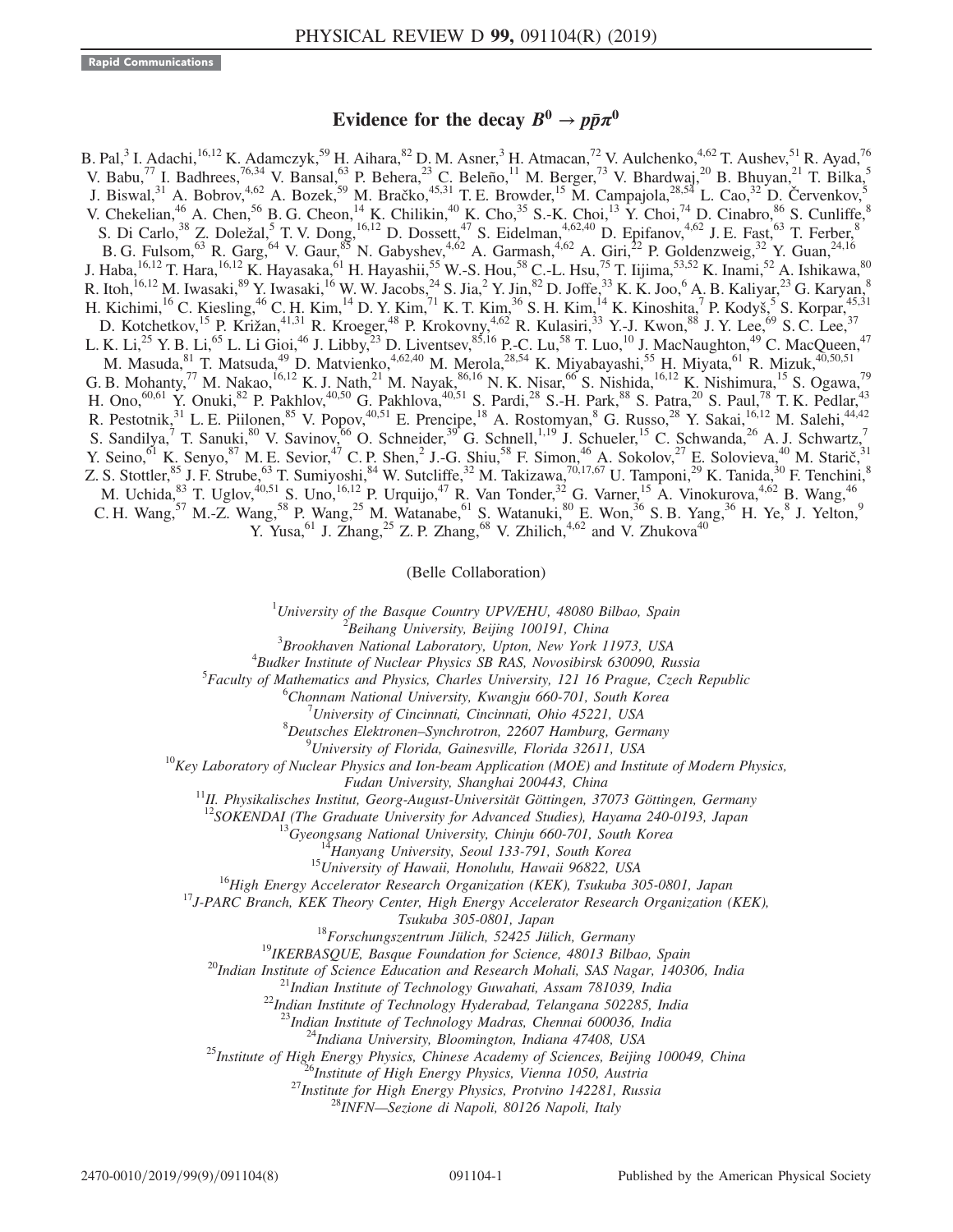<sup>29</sup>INFN—Sezione di Torino, 10125 Torino, Italy<br><sup>30</sup>Advanced Science Research Center, Japan Atomic Energy Agency, Naka 319-1195, Japan<br><sup>31</sup>J. Stefan Institute, 1000 Ljubljana, Slovenia<br><sup>32</sup>Institut für Experimentelle Teil <sup>33</sup>Kennesaw State University, Kennesaw, Georgia 30144, USA<br><sup>34</sup>King Abdulaziz City for Science and Technology, Riyadh 11442, Saudi Arabia<br><sup>35</sup>Korea Institute of Science and Technology Information, Daejeon 305-806, South <sup>41</sup>Faculty of Mathematics and Physics, University of Ljubljana, 1000 Ljubljana, Slovenia<br><sup>42</sup>Ludwig Maximilians University, 80539 Munich, Russia<br><sup>43</sup>Luther College, Decorah, Iowa 52101, USA<br><sup>44</sup>University of Malaya, 5060 <sup>51</sup>Moscow Institute of Physics and Technology, Moscow Region 141700, Russia<br><sup>52</sup>Graduate School of Science, Nagoya University, Nagoya 464-8602, Japan<br><sup>53</sup>Kobayashi-Maskawa Institute, Nagoya University, Nagoya 464-8602, J <sup>58</sup>Department of Physics, National Taiwan University, Taipei 10617, Taiwan <sup>59</sup>H. Niewodniczanski Institute of Nuclear Physics, Krakow 31-342, Poland <sup>60</sup>Nippon Dental University, Niigata 951-8580, Japan<br><sup>61</sup>Niigata University, Niigata 950-2181, Japan<br><sup>62</sup>Novosibirsk State University, Novosibirsk 630090, Russia<br><sup>63</sup>Pacific Northwest National Laboratory, Richland, Washi <sup>65</sup>University of Pittsburgh, Pittsburgh, Pennsylvania 15260, USA<br><sup>67</sup>Theoretical Research Division, Nishina Center, RIKEN, Saitama 351-0198, Japan<br><sup>68</sup>University of Science and Technology of China, Hefei 230026, China<br><sup>6</sup> <sup>70</sup>Showa Pharmaceutical University, Tokyo 194-8543, Japan<br><sup>71</sup>Soongsil University, Seoul 156-743, South Korea<br><sup>72</sup>University of South Carolina, Columbia, South Carolina 29208, USA<br><sup>73</sup>Stefan Meyer Institute for Subatomic <sup>73</sup>Stefan Meyer Institute for Subatomic Physics, Vienna 1090, Austria<br><sup>74</sup>Sungkyunkwan University, Suwon 440-746, South Korea<br><sup>75</sup>School of Physics, University of Sydney, New South Wales 2006, Australia<br><sup>76</sup>Department of <sup>87</sup>Yamagata University, Yamagata 990-8560, Japan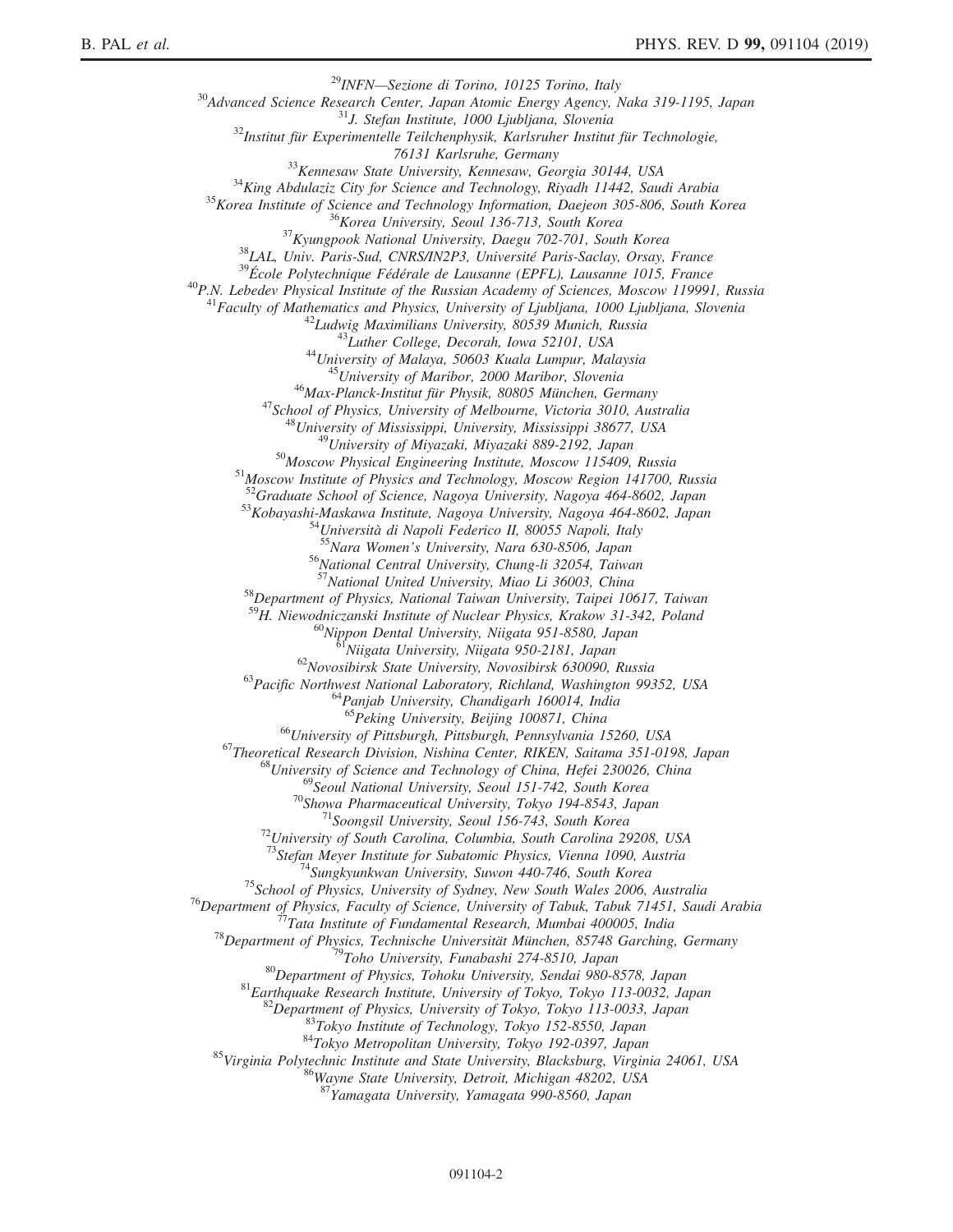<sup>88</sup>Yonsei University, Seoul 120-749, South Korea<br><sup>89</sup>Osaka City University, Osaka 558-8585, Japan

(Received 11 April 2019; published 28 May 2019)

We report a search for the charmless baryonic decay  $B^0 \to p\bar{p}\pi^0$  with a data sample corresponding to an integrated luminosity of 711 fb<sup>-1</sup> containing  $(772 \pm 10) \times 10^6$  *BB* pairs. The data were collected by the Belle experiment running on the  $\Upsilon(4S)$  resonance at the KEKB  $e^+e^-$  collider. We measure a branching fraction  $\mathcal{B}(B^0 \to p\bar{p}\pi^0) = (5.0 \pm 1.8 \pm 0.6) \times 10^{-7}$ , where the first uncertainty is statistical and the second is systematic. The signal has a significance of 3.1 standard deviations and constitutes the first evidence for this decay mode. We also search for the intermediate two-body decays  $B^0 \to \Delta^+ \bar{p}$  and  $B^0 \to \bar{\Delta}^- p$ , and set an upper limit on the branching fraction,  $\mathcal{B}(B^0 \to \Delta^+ \bar{p}) + \mathcal{B}(B^0 \to \bar{\Delta}^- p) < 1.6 \times$ 10<sup>−</sup><sup>6</sup> at 90% confidence level.

DOI: [10.1103/PhysRevD.99.091104](https://doi.org/10.1103/PhysRevD.99.091104)

The first observed charmless baryonic  $B$  decay was  $B^+ \rightarrow p\bar{p}K^+$  [\[1\]](#page-6-0). Following this first observation, many other charmless baryonic B decays have been found [\[2\]](#page-6-1). Except for  $B^+ \to p \Lambda \pi^0$  and  $p \Lambda \gamma$  decays, all the channels reported to date are entirely reconstructed from charged particles in the final state. A noticeable hierarchy is also observed in the branching fractions of these decays: threebody decays are usually more frequent than their two-body counterparts but less frequent than four-body decays [\[3,4\]](#page-6-2). This phenomenon can be understood in terms of the socalled "threshold effect," which refers to the fact that the B meson prefers to decay into a dibaryon pair with low invariant mass accompanied by a fast recoil meson [\[3,5,6\]](#page-6-2). This peaking behavior was unexpected, and has led to various speculations about possible mechanisms [\[7](#page-6-3)–9]. Studying additional three-body baryonic decays might provide a better understanding of the dynamics of B decays and the aforementioned threshold effect. These decays are also useful for CP violation studies [\[10\]](#page-6-4).

This paper reports a search for a three-body charmless baryonic  $B^0$  decays to the  $p\bar{p}\pi^0$  final state [\[11\]](#page-6-5) using a data set corresponding to an integrated luminosity of 711 fb<sup>-1</sup> collected with the Belle detector [\[12\]](#page-6-6) at the  $\Upsilon(4S)$ resonance at the KEKB asymmetric-energy  $e^+e^-$  (3.5 on 8.0 GeV) collider [\[13\].](#page-6-7) So far, the decay  $B^0 \rightarrow p \bar{p} \pi^0$  has not been studied by any experiment. No theoretical prediction for the branching fraction of this process is yet available. A glance at the known branching fractions for B decays [\[2\]](#page-6-1) shows the three-body charmless baryonic decays to occur in the several times 10<sup>−</sup><sup>6</sup> range, indicating that the discovery of the mode  $B^0 \rightarrow p\bar{p}\pi^0$  might be possible with the currently available data set.

The Belle detector is a large-solid-angle magnetic spectrometer consisting of a silicon vertex detector (SVD), a 50 layer central drift chamber (CDC), an array of aerogel threshold Cherenkov counters (ACC), a barrel-like arrangement of time-of-flight scintillation counters (TOF), and an electromagnetic calorimeter (ECL) comprising CsI(Tl) crystals. These detector components are located inside a superconducting solenoid coil that provides a 1.5 T magnetic field. An iron flux-return located outside the coil is instrumented to detect  $K_L^0$  mesons and to identify muons. Two inner detector configurations were used: a 2.0 cm radius beampipe and a three-layer SVD were used for the first  $152 \times 10^6$   $B\bar{B}$  pairs of data, while a 1.5 cm radius beampipe, a four-layer SVD, and a small-cell inner drift chamber were used for the remaining  $620 \times 10^6$  BB pairs of data. The detector is described in detail in Ref.[\[12\]](#page-6-6). Event selection requirements are optimized using Monte Carlo (MC) simulations. MC events are generated using EVTGEN [\[14\]](#page-7-0), and the detector response is modeled using GEANT3 [\[15\].](#page-7-1) Final-state radiation is taken into account using the PHOTOS package [\[16\].](#page-7-2)

The reconstruction of  $\bar{B}^0 \to p\bar{p}\pi^0$  proceeds by first reconstructing  $\pi^0 \rightarrow \gamma \gamma$  candidates. An ECL cluster not matched to any track in the CDC is identified as a photon candidate. Such candidates are required to have an energy greater than 50 MeV in the barrel region and greater than 100 MeV in the end-cap regions, where the barrel region covers the polar angle  $32^{\circ} < \theta < 130^{\circ}$  and the end-cap regions cover the ranges  $12^{\circ} < \theta < 32^{\circ}$  and  $130^{\circ} < \theta < 157^{\circ}$ . To reject showers produced by neutral hadrons, the energy deposited in the  $3 \times 3$  array of ECL crystals centered on the crystal with the highest energy must exceed 80% of the energy deposited in the corresponding 5  $\times$  5 array of crystals. We require that the  $\gamma\gamma$ invariant mass be within 20 MeV/ $c^2$  (about 3.5 $\sigma$  in resolution) of the  $\pi^0$  mass [\[2\].](#page-6-1) To improve the  $\pi^0$  momentum resolution, we perform a mass-constrained fit and require that the resulting  $\chi^2$  be less than 30. This requirement is relatively loose, retaining more than 99% of candidates.

We subsequently combine  $\pi^0$  candidates with two oppositely charged tracks, identified as a proton-antiproton

Published by the American Physical Society under the terms of the [Creative Commons Attribution 4.0 International](https://creativecommons.org/licenses/by/4.0/) license. Further distribution of this work must maintain attribution to the author(s) and the published article's title, journal citation, and DOI. Funded by SCOAP<sup>3</sup>.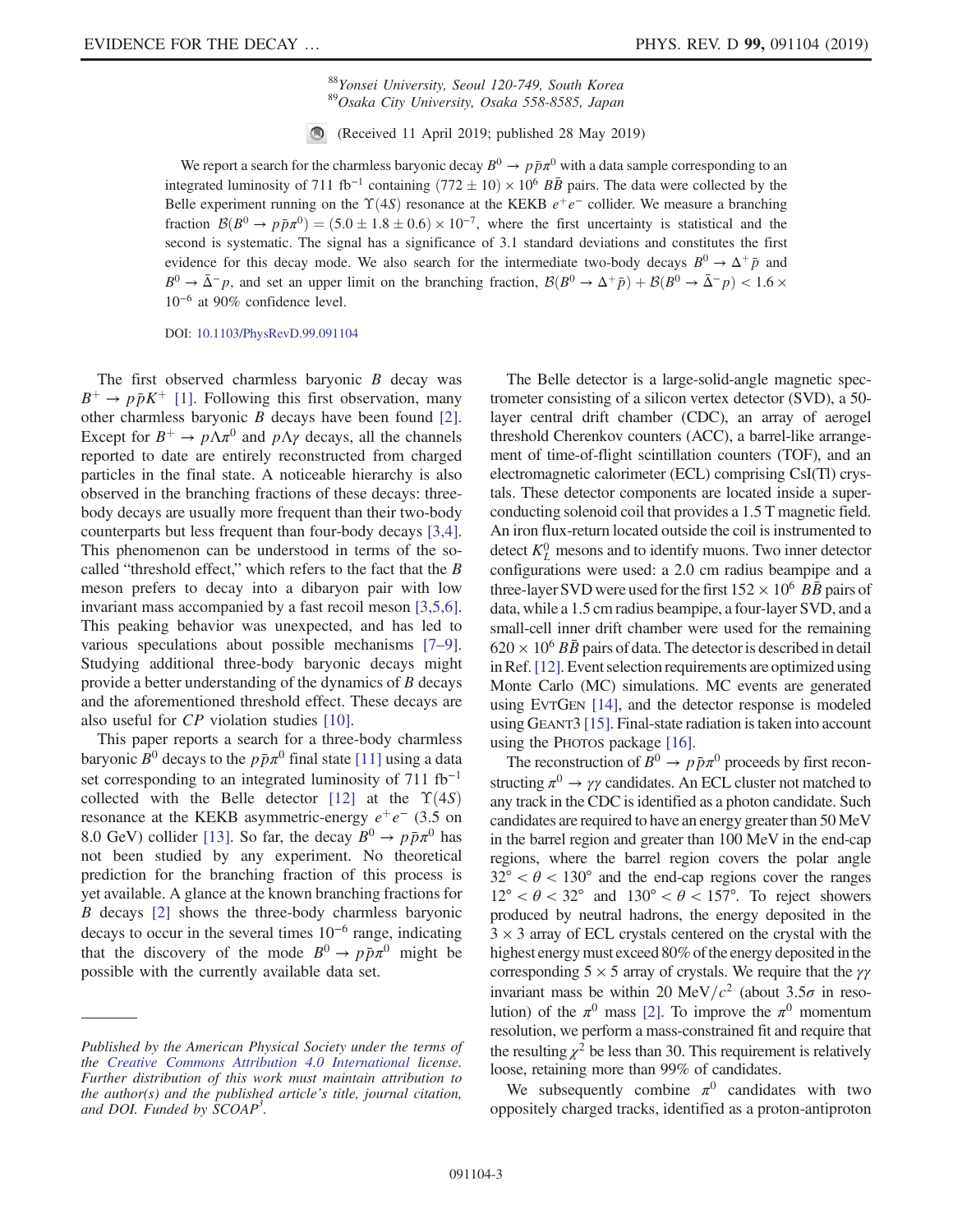pair. Such tracks are identified using requirements on the distance of closest approach with respect to the interaction point along the z axis (antiparallel to the  $e^+$  beam) of  $|dz|$  < 3.0 cm, and in the transverse plane of  $dr$  < 0.3 cm. In addition, charged tracks are required to have a minimum number of SVD hits ( $>2$  along the z axis and  $>1$  in the transverse direction). Particle identification is achieved using information from the CDC, the TOF, and the ACC subdetectors. This information is combined to form a hadron likelihood  $\mathcal{L}_h$ ; a charged track with likelihood ratios of  $\mathcal{L}_p/(\mathcal{L}_p + \mathcal{L}_K) > 0.9$  and  $\mathcal{L}_p/(\mathcal{L}_p + \mathcal{L}_\pi) > 0.9$ is regarded as a proton or antiproton. Furthermore, we reject tracks consistent with either the electron or muon hypothesis. The proton identification efficiency is 75% and the probability for a kaon (pion) to be misidentified as a proton is  $6\%$  (2%).

Candidate  $B^0$  mesons are identified using the beam-Candidate B<sup>o</sup> mesons are identified using the beam-<br>energy-constrained mass,  $M_{bc} = \sqrt{E_{\text{beam}}^2 - |\vec{p}_B c|^2}/c^2$ , and the energy difference  $\Delta E = E_B - E_{\text{beam}}$ , where  $E_{\text{beam}}$  is the beam energy, and  $E_B$  and  $\vec{p}_B$  are the reconstructed energy and momentum, respectively, of the  $B<sup>0</sup>$  candidate. All quantities are evaluated in the centerof-mass (CM) frame. To improve the  $M_{bc}$  resolution, the momentum  $\vec{p}_B$  is calculated as  $\vec{p}_B = \vec{p}_p + \vec{p}_{\bar{p}} +$  $\vec{p}_{\pi^0}$  $\frac{\vec{p}_{\pi^0}}{|\vec{p}_{\pi^0}|} \sqrt{(E_{\text{beam}} - E_p - E_{\bar{p}})^2/c^2 - m_{\pi^0}^2 c^2}$ , where  $m_{\pi^0}$  is the nominal  $\pi^0$  mass [\[2\];](#page-6-1)  $E_h$  and  $\vec{p}_h$  are the energy and momentum of the hadron h ( $h = p$ ,  $\bar{p}$ ,  $\pi^{0}$ ). In addition, a vertex fit is performed to the charged tracks to form a  $B^0$ vertex. We require that the  $\chi^2$  from the fit be less than 200. Events with  $M_{bc} > 5.25$  GeV/ $c^2$  and  $-0.20$  GeV <  $\Delta E$  < 0.15 GeV are retained for further analysis. The signal yield is calculated in a smaller region  $M_{bc} \in (5.272, 5.286)$ GeV/ $c^2$  and  $\Delta E \in (-0.12, +0.06)$  GeV. In order to reject contributions from charmonium states [e.g.,  $\eta_c$ ,  $J/\psi$ ,  $\psi$ (2S),  $\chi$ <sub>c0</sub>,  $\chi$ <sub>c1</sub>, and  $\chi$ <sub>c2</sub>], we apply a "charmonium veto" and exclude the regions of  $2.850 \text{ GeV}/c^2 <$  $m(p\bar{p}) < 3.128 \text{ GeV}/c^2 \text{ and } 3.315 \text{ GeV}/c^2 < m(p\bar{p}) <$ 3.735 GeV/ $c^2$  from the event sample.

Charmless hadronic decays suffer from a large amount of continuum background, arising from light quark production  $(e^+e^- \rightarrow q\bar{q}, q = u, d, s, c)$ . To suppress this background, we use a multivariate analyzer based on a neural network (NN) [\[17\]](#page-7-3) that distinguishes jetlike continuum events from more spherical  $BB$  events. The NN uses the following input variables: the cosine of the angle between the thrust axis [\[18\]](#page-7-4) of the  $B^0$  candidate and the thrust axis of the rest of the event; the cosine of the angle between the  $B^0$  thrust axis and the  $+z$  axis; the cosine of the angle between the  $+z$  axis and the  $B<sup>0</sup>$  candidate flight direction; a set of 18 modified Fox-Wolfram moments [\[19\];](#page-7-5) the ratio of the second to zeroth (unmodified) Fox-Wolfram moments; the separation along the z axis between the two  $B$  vertices; and the  $B$ -flavor tagging information [\[20\].](#page-7-6) All but for the last two quantities are evaluated in the CM frame. The NN is trained using MC simulated signal events and  $q\bar{q}$  background events. The NN generates a single output variable  $(C_{NN})$  that ranges from  $-1$  for backgroundlike events to  $+1$  for signal-like events. We require  $C_{\text{NN}} > -0.5$ , which rejects approximately 86% of the  $q\bar{q}$  background while retaining 94% of the signal. We then translate  $C_{NN}$  to a new variable

$$
C'_{\rm NN} = \ln\left(\frac{C_{\rm NN} - C_{\rm NN}^{\rm min}}{C_{\rm NN}^{\rm max} - C_{\rm NN}}\right),\tag{1}
$$

where  $C_{\text{NN}}^{\text{min}} = -0.5$  and  $C_{\text{NN}}^{\text{max}} = 1.0$ . This translation is advantageous as the  $C'_{NN}$  distribution for both signal and background is well described by a sum of Gaussian functions.

After applying all selection criteria, approximately 7% of the events have multiple  $B^0$  candidates. For these events, we retain the candidate having the smallest sum of  $\chi^2$ values obtained from the  $\pi^0 \rightarrow \gamma \gamma$  mass-constrained fit and the  $B<sup>0</sup>$  vertex-constrained fit. According to MC simulation, this criterion selects the correct  $B^0$  candidate in 83% of multiple-candidate events.

We measure the signal yield by performing an unbinned extended maximum likelihood fit to the variables  $M_{bc}$ ,  $\Delta E$ , and  $C'_{NN}$ . The likelihood function is defined as

$$
\mathcal{L} = e^{-\sum_j Y_j} \prod_i^N \left( \sum_j Y_j \mathcal{P}_j(M_{\text{bc}}^i, \Delta E^i, C_{\text{NN}}^i) \right), \quad (2)
$$

where  $Y_j$  is the yield of component j;  $\mathcal{P}_j(M_{\text{bc}}^i, \Delta E^i, C_{\text{NN}}^i)$ is the probability density function (PDF) of component  $j$ for event  $i$ ,  $j$  runs over all signal and background components, and  $i$  runs over all events in the sample (N). The background components consist of continuum events,  $b \rightarrow c$  (generic B) processes, and rare charmless processes. The latter two backgrounds are small compared to the continuum events and are studied using MC simulations. The rare charmless background shows a peaking structure in the  $M_{bc}$  distribution, most of which arises from  $B^+ \rightarrow p\bar{p}\rho^+$  decays. As correlations among the variables  $M_{bc}$ ,  $\Delta E$ , and  $C'_{NN}$  are found to be small, the three-dimensional PDFs  $\mathcal{P}_j(\dot{M}_{bc}^i, \Delta E^i, C_{NN}^i)$  are factorized into the product of separate one-dimensional PDFs.

The PDF of signal events consists of two parts: one for candidates that are correctly reconstructed, and one for those incorrectly reconstructed, i.e., at least one daughter originates from the other (tag side) B. For the former case, the  $M_{bc}$  and  $\Delta E$  distributions are modeled with Gaussian and crystal ball [\[21\]](#page-7-7) functions, respectively, while the  $C'_{NN}$  distribution is modeled with a sum of Gaussian and bifurcated Gaussian functions having a common mean. The peak positions and resolutions of the  $M_{\text{bc}}$ ,  $\Delta E$ , and  $C_{\text{NN}}'$  PDFs are adjusted to account for data-MC differences observed in a high-statistics control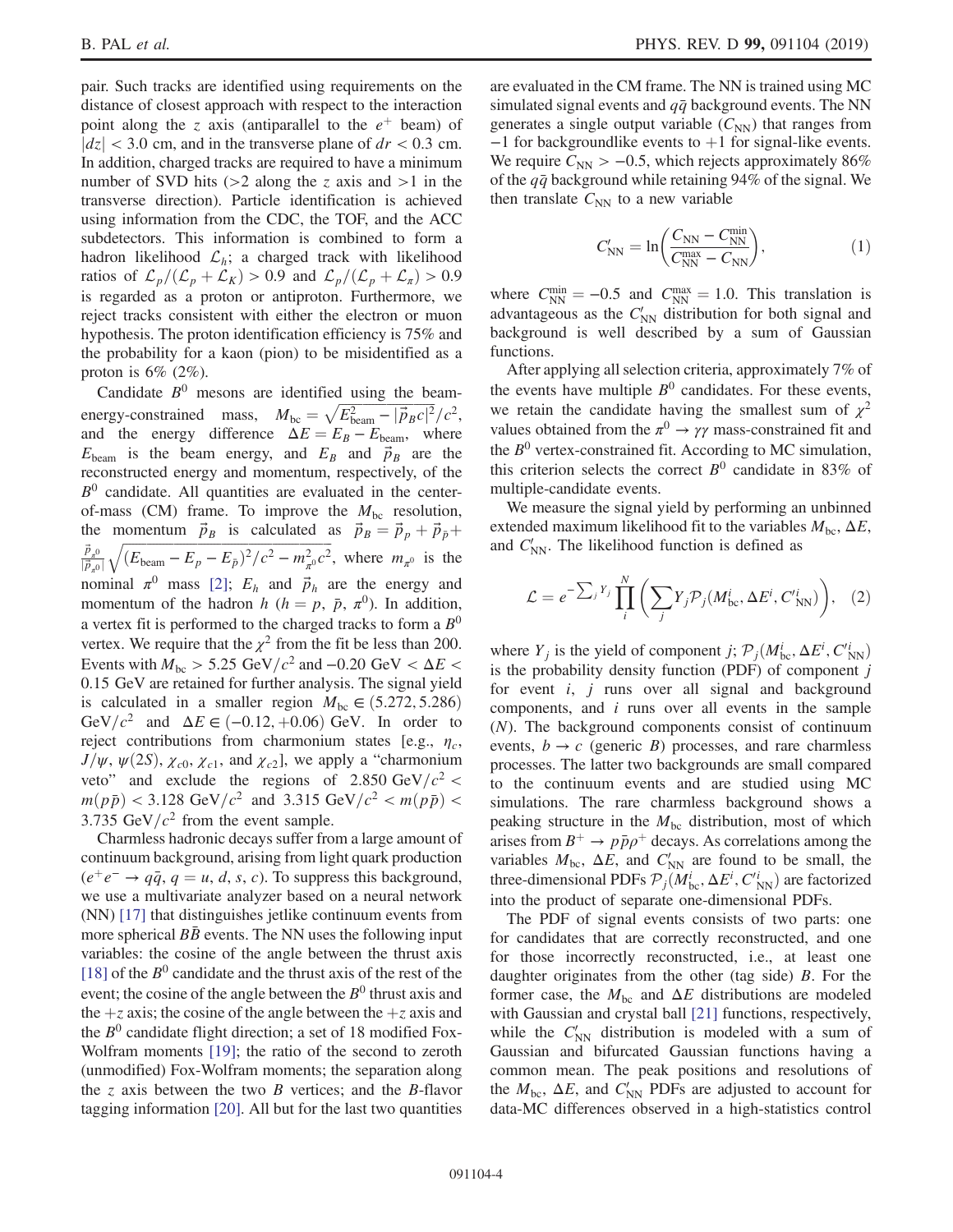sample of  $B^0 \to \bar{D}^0 (\to K^+\pi^-)\pi^0$  decays. For the latter case, the correlated two-dimensional  $M_{bc} - \Delta E$  distribution is modeled with a nonparametric PDF [\[22\],](#page-7-8) and the  $C'_{NN}$  component is modeled with a Gaussian function. The fraction of incorrectly reconstructed decays (∼4% in the signal region) is taken from MC simulation. For the rare charmless background, the  $C'_{NN}$  component is modeled with a bifurcated Gaussian function. The  $M_{bc}$  and  $\Delta E$ components are modeled by a joint two-dimensional nonparametric PDF. We model the  $M_{\text{bc}}$ ,  $\Delta E$ , and  $C'_{\text{NN}}$ distributions of continuum background with an ARGUS [\[23\]](#page-7-9) function having its end point fixed to 5.29 GeV/ $c^2$ , a first-order polynomial, and a sum of two Gaussians having a common mean, respectively. For the generic B background, we use a bifurcated Gaussian function to model the  $\tilde{C}_{NN}$  shape, while the similar shapes as of continuum background are used to model the  $M_{bc}$  and  $\Delta E$  distributions. In addition to the fitted yields  $Y_i$ , all shape parameters for continuum background are also floated. All other parameters are fixed to the corresponding MC values.

<span id="page-4-1"></span>The projections of the fit are shown in Fig. [1.](#page-4-0) From the fit, we extract  $40.5 \pm 14.2$  signal events,  $1490.3 \pm 34.5$ continuum,  $100.6 \pm 35.0$  generic B, and  $6.5 \pm 10.1$  rare charmless background events in the  $M_{bc} - \Delta E$  signal region. The resulting branching fraction is calculated as

$$
\mathcal{B}(B^0 \to p\bar{p}\pi^0) = \frac{Y_{\text{sig}}}{N_{B\bar{B}} \times \varepsilon},\tag{3}
$$

where  $Y_{sig}$  represents the extracted signal yield,  $N_{B\bar{B}} =$  $(772 \pm 11) \times 10^6$  is the total number of  $B\bar{B}$  events,  $\varepsilon =$  $(10.53 \pm 0.04)\%$  is the reconstruction efficiency. The efficiency is corrected to account for possible differences in particle identification and  $\pi^0$  detection efficiencies between data and simulations. In Eq. [\(3\)](#page-4-1) we assume equal production of  $B^0\overline{B}{}^0$  and  $B^+B^-$  pairs at the  $\Upsilon(4S)$  resonance. The result is

$$
\mathcal{B}(B^0 \to p\bar{p}\pi^0) = (5.0 \pm 1.8 \pm 0.6) \times 10^{-7},
$$

where the first uncertainty is statistical and the second is systematic. This is the first measurement of this branching fraction.

The signal significance is calculated ffiffiffiffiffiffiffiffiffiffiffiffiffiffiffiffiffiffiffiffiffiffiffiffiffiffiffiffiffiffiffi  $\sqrt{-2 \ln(\mathcal{L}_0/\mathcal{L}_{\text{max}})}$ , where  $\mathcal{L}_0$  is the likelihood value when the signal yield is fixed to 0, and  $\mathcal{L}_{\text{max}}$  is the likelihood value of the nominal fit. To include systematic uncertainties in the significance, we convolve the likelihood distribution with a Gaussian function whose width is set to the total systematic uncertainty that affects the signal yield. The resulting significance is 3.1 standard deviations. Thus, our measurement constitutes the first evidence for this decay mode.

<span id="page-4-0"></span>

FIG. 1. Projection of the three-dimensional fit to the data: (a)  $M_{\text{bc}}$  in  $-0.12 < \Delta E < 0.06$  GeV and  $C_{\text{NN}}' > 1.0$ , (b)  $\Delta E$  in  $5.272 < M_{\text{bc}} < 5.286 \text{ GeV}$  and  $C'_{\text{NN}} > 1.0$ , and (c)  $C'_{\text{NN}}$  in  $5.272 < M_{\text{bc}} < 5.286 \text{ GeV}$  and  $-0.12 < \Delta E < 0.06 \text{ GeV}$ . Points with error bars are data, shaded areas represent the signal, (red) dotted curves denote the continuum background, (green) dotdashed curves the generic B background, (magenta) dot-dotdashed curves the rare charmless background, and (blue) curves show the total contribution. The  $\chi^2$ /(number of bins) values of these fit projections are 0.60, 0.83, and 0.91, respectively, which indicates that the fit gives a good description of the data.

The systematic uncertainty in  $\mathcal{B}(B^0 \to p\bar{p}\pi^0)$  arises from several sources, as listed in Table [I](#page-5-0). The uncertainty due to the fixed parameters in the PDF is estimated by varying them individually according to their statistical uncertainties.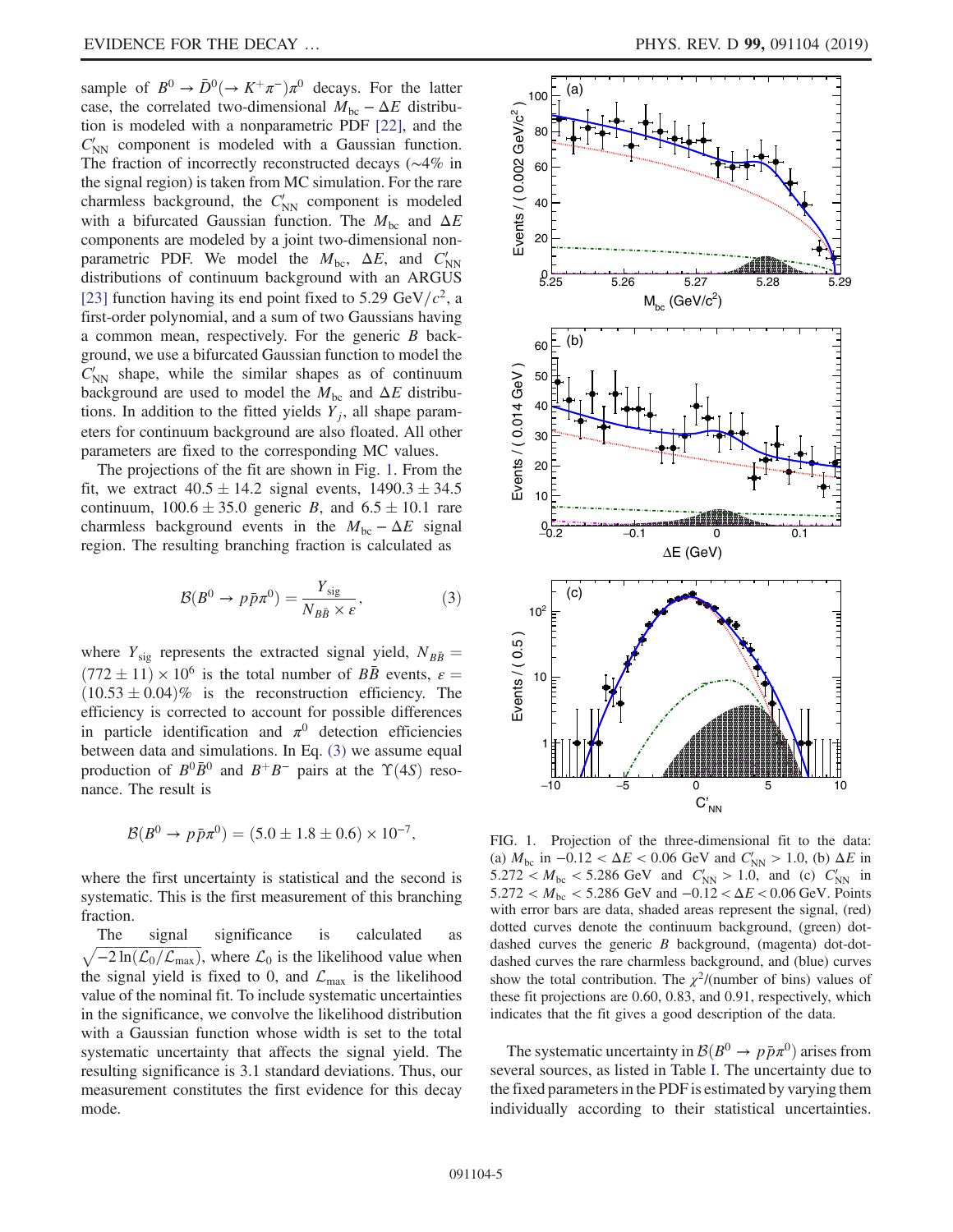<span id="page-5-0"></span>TABLE I. Systematic uncertainties in  $\mathcal{B}(B^0 \to p\bar{p}\pi^0)$ . Those listed in the upper section are associated with fitting for the signal yields and are included in the signal significance.

| Source                                  | Uncertainty $(\%)$ |
|-----------------------------------------|--------------------|
| PDF parametrization                     | $+2.9$<br>$-3.2$   |
| Calibration factor                      | 11.9               |
| Fit bias                                | $+2.1$<br>$-0.0$   |
| $\pi^0$ reconstruction                  | 1.5                |
| Tracking                                | 0.7                |
| Particle identification                 | 0.6                |
| Choice of $C_{NN}$                      | $+2.0$<br>$-1.1$   |
| Incorrectly reconstructed signal events | $+1.0$<br>$-0.8$   |
| Number of $B\bar{B}$ pairs              | 1.4                |
| MC statistics                           | 0.4                |
| Total                                   | $+12.8$<br>$-12.6$ |

For each variation, the branching fraction is recalculated, and the difference with the nominal value is taken as the systematic uncertainty associated with that parameter. The smoothing parameters of the nonparametric functions are also varied. The differences in the fit results are included as systematic uncertainties. We add all uncertainties in quadrature to obtain the overall uncertainty due to PDF parametrization. The uncertainties due to errors in the calibration factors used to account for data-MC differences in the signal PDF are evaluated separately but in a similar manner. To test the stability of our fitting procedure, we generate and fit a large ensemble of pseudoexperiments. We find a potential fit bias of  $+2.1\%$ . We attribute this bias to neglecting small correlations among the fitted observables. We assign a 1.5% systematic uncertainty due to  $\pi^0$  reconstruction; this is determined from a study of  $\tau^- \to \pi^- \pi^0 \nu_{\tau}$  decays [\[24\]](#page-7-10). The systematic uncertainty due to the track reconstruction efficiency is 0.35% per track, as determined from a study of partially reconstructed  $D^{*+} \to D^0 \pi^+$ ,  $D^0 \to K_S^0 \pi^+ \pi^$ decays. A 0.6% systematic uncertainty is assigned due to the particle identification efficiency of the proton-antiproton pair; this is determined from a study of  $\Lambda \to p\pi^-$  decays. We determine the systematic uncertainty due to the  $C_{NN}$ selection by applying different  $C_{NN}$  criteria and comparing the results with that of the  $C_{NN}$  nominal selection. The uncertainty due to the estimated fraction of incorrectly reconstructed signal events is obtained by varying this fraction by  $\pm 50\%$ . The systematic uncertainty due to the counting of the total number of  $B\bar{B}$  pairs is 1.4%, and the uncertainty due to the finite statistics of the simulated signal sample used to evaluate the reconstructed efficiency is 0.4%. The total systematic uncertainty is obtained by adding each source in quadrature, as they are assumed to be uncorrelated.

Figure [2](#page-5-1) shows the background-subtracted and efficiency-corrected distribution of  $m(p\bar{p})$ , where the

<span id="page-5-1"></span>

FIG. 2. Background-subtracted and efficiency-corrected distribution of  $m(p\bar{p})$ . Points with error bars are the data and (green) shaded regions represent the area of charmonium veto.

charmonium veto is removed. For the background subtraction, we use the *sPlot* technique [\[25\],](#page-7-11) with  $M_{bc}$ ,  $\Delta E$ , and  $C_{NN}'$  as the discriminating variables. As expected, an enhancement near threshold is visible. The backgroundsubtracted distributions of  $m(p\pi^0)$  and  $m(\bar{p}\pi^0)$  are shown in Fig. [3](#page-5-2). No obvious structure is seen in these distributions.

We also search for the intermediate two-body decay  $B^0 \rightarrow \Delta^+ (\rightarrow p\pi^0)\bar{p}$ . Events with  $m(p\pi^0) < 1.4 \text{ GeV}/c^2$ are selected for this search. No significant signal is observed in this mass range. We set an upper limit on the branching fraction of  $B^0 \rightarrow \Delta^+ \bar{p}$  at 90% confidence level (C.L.) using a Bayesian approach. The limit is obtained by integrating the likelihood function from 0 to infinity; the value that corresponds to 90% of this total area is taken as the 90% C.L. upper limit. We include the systematic uncertainty in the calculation by convolving the likelihood distribution with a Gaussian function whose width is set equal to the total systematic uncertainty of  $\mathcal{B}(B^0 \to p\bar{p}\pi^0)$ . As we do not know the flavor of the B

<span id="page-5-2"></span>

FIG. 3. Background-subtracted and efficiency-corrected distributions of  $m(p\pi^0)$  and  $m(\bar{p}\pi^0)$ . The (blue) circles represent  $m(p\pi^0)$  and (red) squares the  $m(\bar{p}\pi^0)$ . The charmonium veto is not applied in this plot.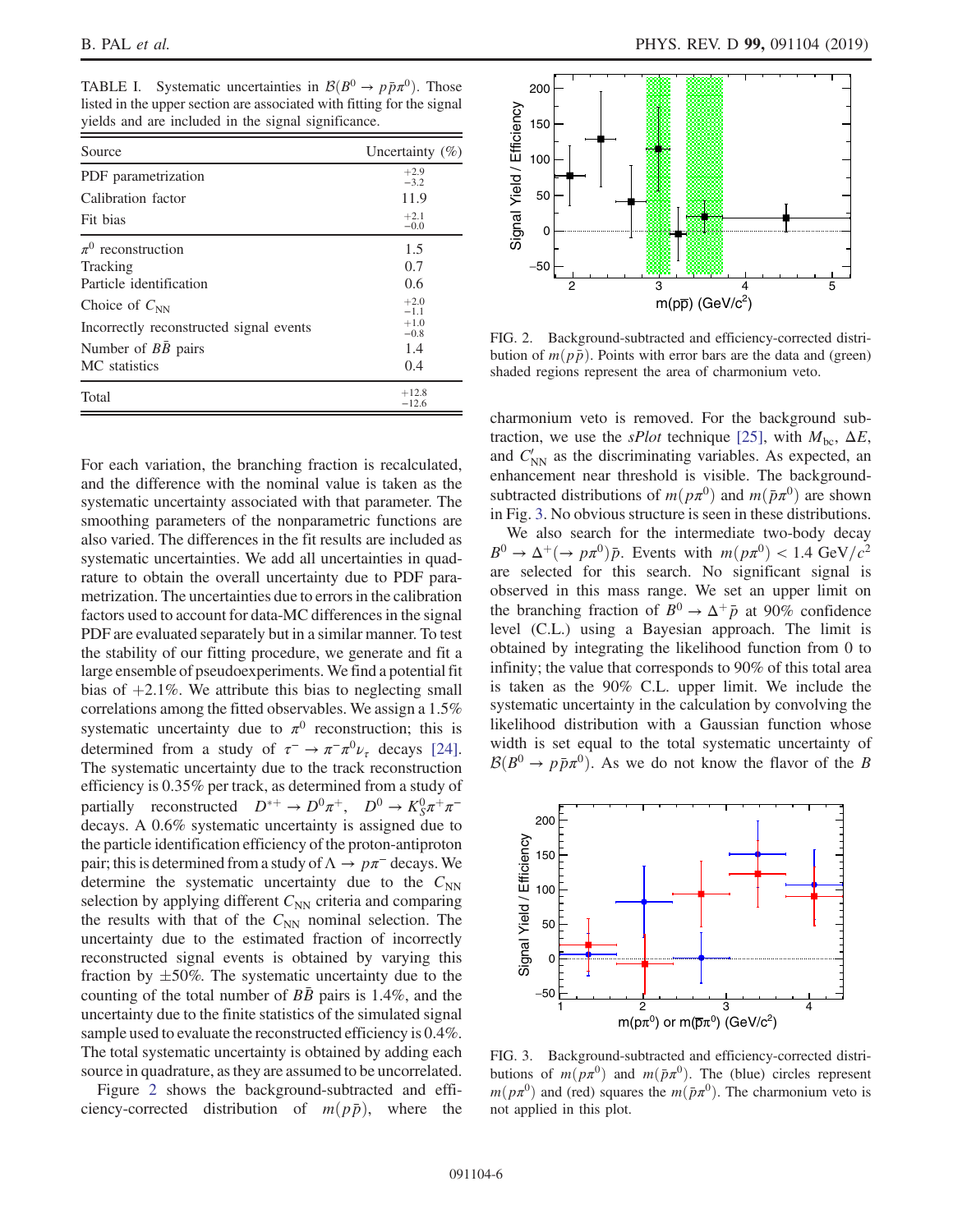meson at decay, we express our result as a sum of final states containing either a  $\Delta^+$  or a  $\Delta^-$ . The result is

$$
\mathcal{B}(B^0 \to \Delta^+ \bar{p}) + \mathcal{B}(B^0 \to \bar{\Delta}^- p) < 1.6 \times 10^{-6}.
$$

This is the first such limit and is in agreement with the theoretical predictions [\[3,26\]](#page-6-2).

In summary, using the full set of Belle data, we report a measurement of the branching fraction for  $B^0 \rightarrow p\bar{p}\pi^0$ decays. We obtain  $\mathcal{B}(B^0 \to p\bar{p}\pi^0) = (5.0 \pm 1.8 \pm 0.6) \times 10^{-7}$ , where the first uncertainty is statistical and the second is systematic. The significance of this result is 3.1 standard deviations, and thus this measurement constitutes the first evidence for this decay. We also search for the intermediate two-body decays  $B^0 \to \Delta^+ \bar{p}$  and  $B^0 \to \bar{\Delta}^- p$ , and set an upper limit on the branching fraction,  $\mathcal{B}(B^0 \to \Delta^+ \bar{p})$  +  $\mathcal{B}(B^0 \to \bar{\Delta}^- p) < 1.6 \times 10^{-6}$  at 90% C.L.

## ACKNOWLEDGMENTS

We thank the KEKB group for the excellent operation of the accelerator; the KEK cryogenics group for the efficient operation of the solenoid; and the KEK computer group, and the Pacific Northwest National Laboratory (PNNL) Environmental Molecular Sciences Laboratory (EMSL) computing group for strong computing support; and the National Institute of Informatics, and Science Information NETwork 5 (SINET5) for valuable network support. We acknowledge support from the Ministry of Education, Culture, Sports, Science, and Technology (MEXT) of Japan, the Japan Society for the Promotion of Science (JSPS), and the Tau-Lepton Physics Research Center of Nagoya University; the Australian Research Council including Grants No. DP180102629, No. DP170102389, No. DP170102204, No. DP150103061, No. FT130100303; Austrian Science Fund under Grant No. P 26794-N20; the National Natural Science Foundation of China under Contracts No. 11435013, No. 11475187, No. 11521505, No. 11575017, No. 11675166, No. 11705209; Key Research Program of Frontier Sciences, Chinese Academy of Sciences (CAS), Grant No. QYZDJ-SSW-SLH011; the CAS Center for Excellence in Particle Physics (CCEPP); the Shanghai Pujiang Program under Grant No. 18PJ1401000; the Ministry of Education, Youth and Sports of the Czech Republic under Contract No. LTT17020; the Carl Zeiss Foundation, the Deutsche Forschungsgemeinschaft, the Excellence Cluster Universe, and the VolkswagenStiftung; the Department of Science and Technology of India; the Istituto Nazionale di Fisica Nucleare of Italy; National Research Foundation (NRF) of Korea Grants No. 2015H1A2A1033649, No. 2016R1D1A1B01010135, No. 2016K1A3A7A09005 603, No. 2016R1D1A1B02012900, No. 2018R1A2B3003 643, No. 2018R1A6A1A06024970, No. 2018R1D1 A1B07047294; Radiation Science Research Institute, Foreign Large-size Research Facility Application Supporting project, the Global Science Experimental Data Hub Center of the Korea Institute of Science and Technology Information and KREONET/GLORIAD; the Polish Ministry of Science and Higher Education and the National Science Center; the Grant of the Russian Federation Government, Grant No. 14.W03.31.0026; the Slovenian Research Agency; Ikerbasque, Basque Foundation for Science, Spain; the Swiss National Science Foundation; the Ministry of Education and the Ministry of Science and Technology of Taiwan; and the United States Department of Energy and the National Science Foundation.

- <span id="page-6-0"></span>[1] K. Abe et al. (Belle Collaboration), Observation of  $B^{\pm} \to p\bar{p}K^{\pm}$ , Phys. Rev. Lett. **88**[, 181803 \(2002\)](https://doi.org/10.1103/PhysRevLett.88.181803).
- <span id="page-6-1"></span>[2] M. Tanabashi et al. (Particle Data Group), Review of particle physics, Phys. Rev. D 98[, 030001 \(2018\).](https://doi.org/10.1103/PhysRevD.98.030001)
- <span id="page-6-2"></span>[3] H. Y. Cheng and K. C. Yang, Charmless exclusive baryonic B decays, Phys. Rev. D 66[, 014020 \(2002\)](https://doi.org/10.1103/PhysRevD.66.014020).
- [4] H.Y. Cheng and C.K. Chua, On the smallness of treedominated charmless two-body baryonic B decay rates, Phys. Rev. D 91[, 036003 \(2015\)](https://doi.org/10.1103/PhysRevD.91.036003).
- [5] W. S. Hou and A. Soni, Pathways to Rare Baryonic B Decays, [Phys. Rev. Lett.](https://doi.org/10.1103/PhysRevLett.86.4247) 86, 4247 (2001).
- [6] C. H. Chen, H. Y. Cheng, C. Q. Geng, and Y. K. Hsiao, Charmful three-body baryonic B decays, [Phys. Rev. D](https://doi.org/10.1103/PhysRevD.78.054016) 78, [054016 \(2008\).](https://doi.org/10.1103/PhysRevD.78.054016)
- <span id="page-6-3"></span>[7] J. Haidenbauer, U. G. Meissner, and A. Sibirtsev, Near threshold  $p\bar{p}$  enhancement in B and  $J/\psi$  decay, [Phys. Rev.](https://doi.org/10.1103/PhysRevD.74.017501) D **74**[, 017501 \(2006\)](https://doi.org/10.1103/PhysRevD.74.017501).
- [8] H. Y. Cheng, Exclusive baryonic B decays Circa 2005, [Int.](https://doi.org/10.1142/S0217751X06033969) [J. Mod. Phys. A](https://doi.org/10.1142/S0217751X06033969) 21, 4209 (2006).
- [9] V. Laporta, Final stare interaction enhancement effect on the near threshold  $p\bar{p}$  system in  $B^+ \rightarrow p\bar{p}\pi^+$  decay, [Int. J. Mod.](https://doi.org/10.1142/S0217751X07037949) Phys. A 22[, 5401 \(2007\).](https://doi.org/10.1142/S0217751X07037949)
- <span id="page-6-4"></span>[10] R. Aaij et al. (LHCb Collaboration), Evidence for CP Violation in  $B^+ \rightarrow p\bar{p}K^+$  Decays, [Phys. Rev. Lett.](https://doi.org/10.1103/PhysRevLett.113.141801) 113, [141801 \(2014\)](https://doi.org/10.1103/PhysRevLett.113.141801).
- <span id="page-6-5"></span>[11] Unless stated otherwise, charge-conjugate modes are implicitly included.
- <span id="page-6-6"></span>[12] A. Abashian et al. (Belle Collaboration), The Belle detector, [Nucl. Instrum. Methods Phys. Res., Sect. A](https://doi.org/10.1016/S0168-9002(01)02013-7) 479, 117 (2002); also see the detector section in J. Brodzicka et al. (Belle Collaboration), Physics achievements from the Belle experiment, [Prog. Theor. Exp. Phys.](https://doi.org/10.1093/ptep/pts072) 2012, 4D001 (2012).
- <span id="page-6-7"></span>[13] S. Kurokawa and E. Kikutani, Overview of the KEKB accelerators, [Nucl. Instrum. Methods Phys. Res., Sect. A](https://doi.org/10.1016/S0168-9002(02)01771-0)